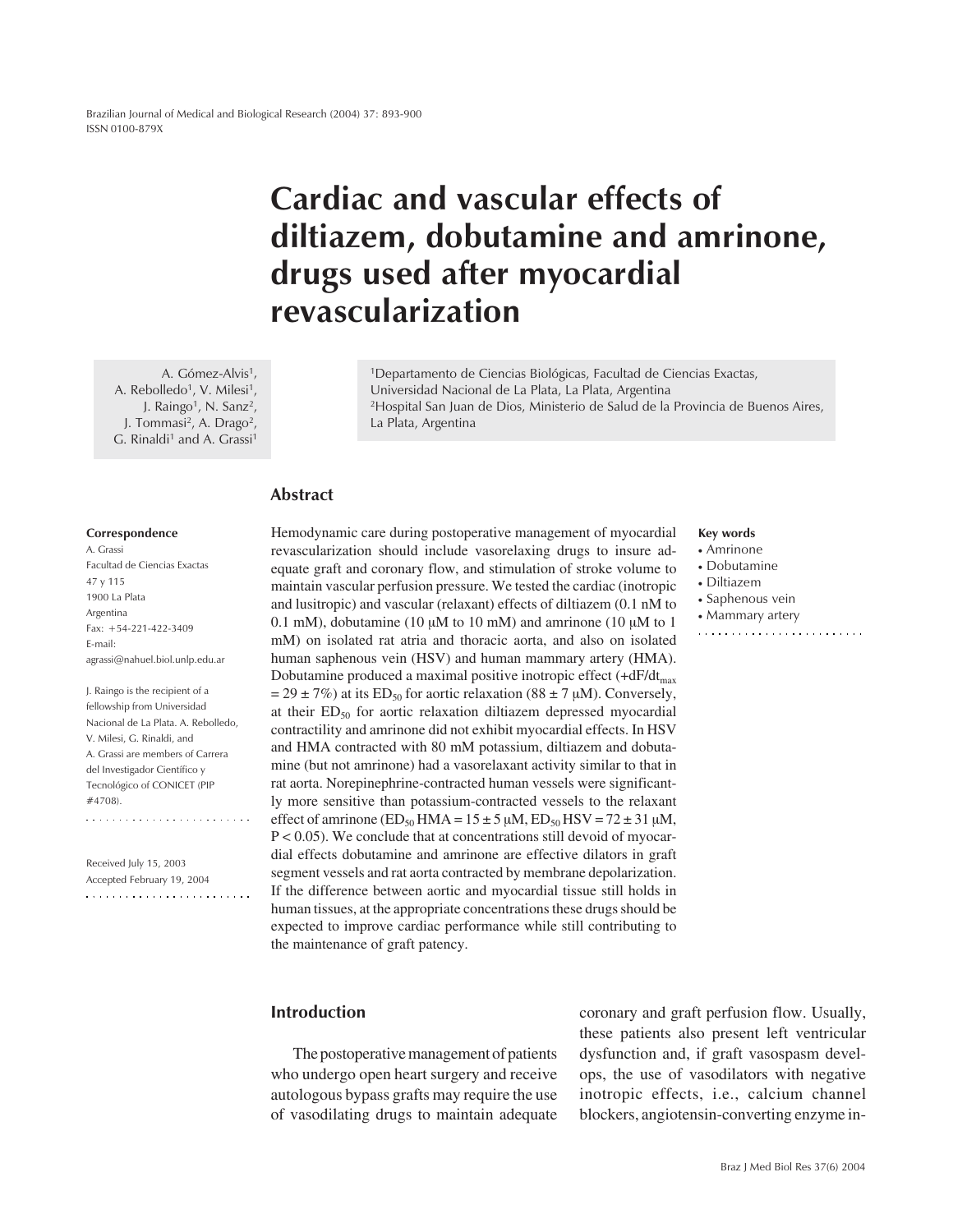hibitors or long-lasting nitrates, might cause further impairment of myocardial contractility. On the other hand, these patients, often hypotensive and hypoperfused during the immediate postoperative period, are treated with vasoconstrictors such as norepinephrine that would reduce graft and coronary perfusion. Therefore, the drugs of choice to treat the hemodynamic malfunction of these patients seem to be those that cause: i) vasorelaxation to maintain adequate graft and coronary flow, and ii) stimulation of cardiac stroke volume to maintain vascular perfusion pressure.

Phosphodiesterase type III (PDE-III) inhibitors and dobutamine are used clinically as vasodilating and myocardial positive inotropic drugs. They share at least one intracellular signaling pathway, the elevation of intracellular levels of cAMP, to produce both vascular and cardiac effects. Since species and vessel specificity has been reported for the vascular effects of PDE-III inhibitors (1) it is of potential clinical importance to evaluate the responsiveness of vessels used as coronary grafts to these drugs. Milrinone has been reported to be a strong vasodilator in human mammary artery (HMA) contracted either with high external potassium or with other receptor-mediated agonists (2). In rat aorta and in HMA, relaxation induced by milrinone has been demonstrated to be endothelium-independent; while amrinone has both endothelium-dependent and -independent vasodilatory effects in rat aorta (3), as well as in the human forearm vessels (4,5). The dependence of PDE-III inhibitors on endothelium to produce vasodilation is controversial. Stimulation of nitric oxide (NO) production by PDE-III inhibitors may be implicated not only because of their ability to reduce pulmonary and systemic resistance, but also to inhibit both smooth muscle cell proliferation and platelet aggregation (6). Therefore, the benefits of using these drugs could be extended to the possible prevention of the development of "graft disease".

The aim of the present study was to compare the relaxant response of specimens taken from the most commonly used vessel grafts, the internal HMA and the human saphenous vein (HSV), to three clinically useful vasodilator drugs, diltiazem, dobutamine and amrinone. We also compared the vasorelaxation induced by all three drugs in the rat aorta and related this effect to their inotropic action on the isolated rat atria. These *in vitro* animal experiments permitted us to estimate the vascular and myocardial modifications that can be expected at concentrations corresponding to the  $ED_{50}$  for each drug.

## **Material and Methods**

#### **Human sample preparation**

The vessels employed in this study were obtained from patients undergoing primary coronary artery bypass surgery at the Service of Cardiothoracic Surgery of the Hospital San Juan de Dios, Ministerio de Salud de la Provincia de Buenos Aires, La Plata, Argentina. The preparations could be either saphenous vein or mammary artery and were classified as surgical specimens and thus exempted from patient consent requirements. After the end of bypass surgery the remnant segments were transported to our laboratory in ice-cold 0.9% NaCl and studied within 24 h.

## **Rat aorta preparation**

Sprague-Dawley female rats (45-60 days old) were anesthetized with ethyl ether and the thoracic aorta was removed rapidly. The vessels were placed on a Petri dish filled with oxygenated ( $5\%$  CO<sub>2</sub> and  $95\%$  O<sub>2</sub>) Krebs solution (see composition further on), cleaned of adherent connective tissue, and cut into 2- 4-mm long rings. Special care was taken not to damage the endothelial layer or to overdistend the vessel during this procedure.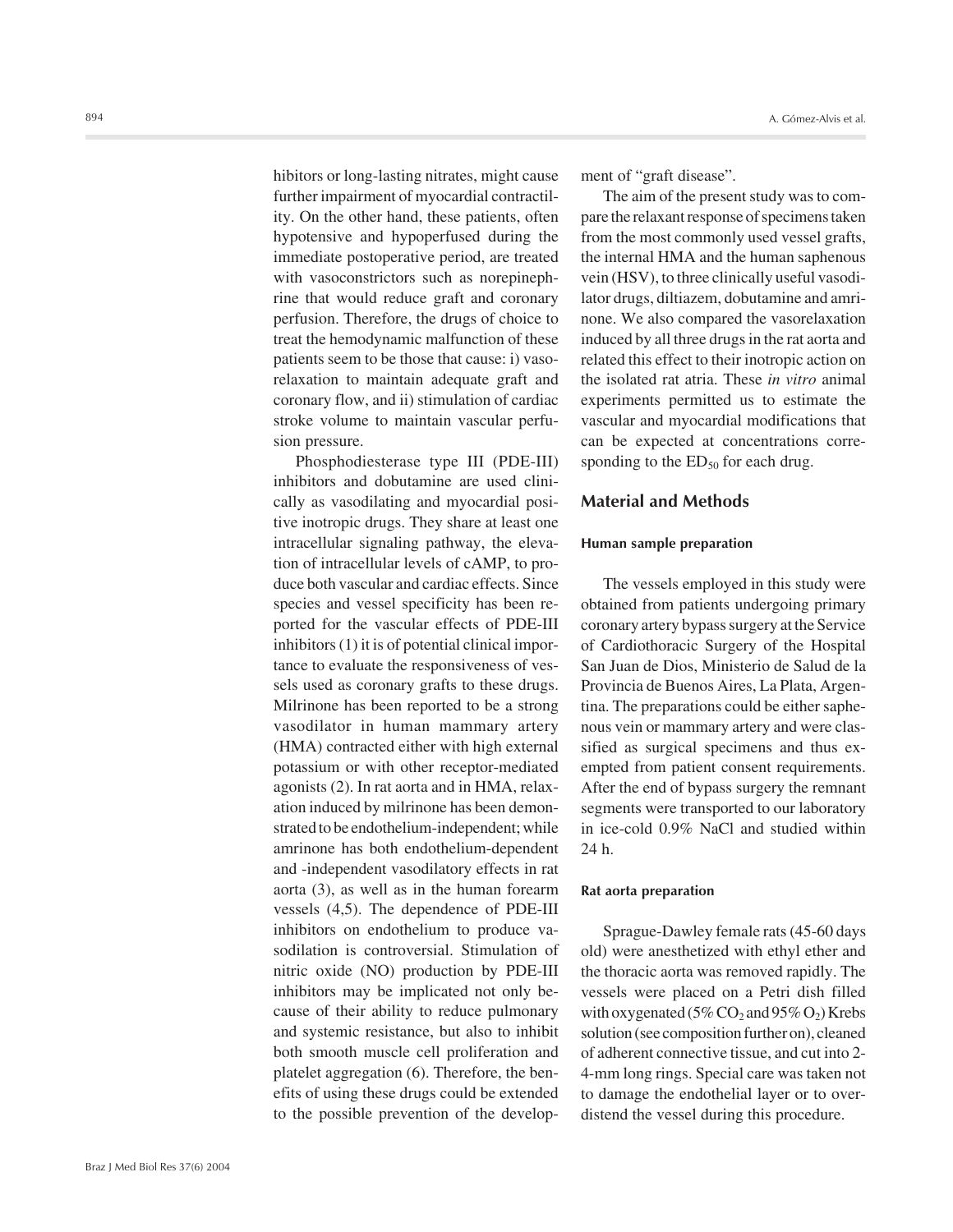#### **Contractile studies of vessel segments**

Contractile responses were determined in a water-jacketed organ bath filled with a modified Krebs solution of the following composition: 130 mM NaCl, 4.7 mM KCl,  $1.17$  mM Na<sub>2</sub>HPO<sub>4</sub>, 1.16 mM MgSO<sub>4</sub>, 24.0 mM  $HCO<sub>3</sub>Na$ , 1.6 mM  $CaCl<sub>2</sub>$ , and 11 mM glucose. The organ bath was kept at 37ºC and bubbled with a mixture of 5%  $CO<sub>2</sub>$  and 95%  $O_2$ , pH 7.4. The ring was suspended gently between two stainless steel wires that could be separated with a micrometer to achieve the desired passive force. The lower wire was fixed to a vertical plastic rod immersed in the organ bath, while the upper one was attached to a force transducer (Grass FT.03D, West Warwick, RI, USA, or Letica TRI-201, Barcelona, Spain). The output of the transducer was amplified and fed into an analog-digital board (DT16EZ, Data Translation, Inc., Marlboro, MA, USA) mounted on a desktop computer. On-line recordings and files for later processing were obtained with an appropriate software (Labtech Notebook Pro, Laboratory Technology Corp., Wilmington, MA, USA). A passive tension of 2 g was applied, and the rings were allowed to stabilize for 1 h, being washed out with fresh solution every 20 min.

High potassium solution was used to elicit contractions by depolarization of the plasma membrane. The Krebs solution contained 80 mM KCl and the appropriate reduction in NaCl in order to keep osmolarity unchanged. In some experiments, contraction was produced by exposure to  $1 \mu M$  norepinephrine (NE) instead of high potassium. Once contractions reached a steady state force, additive dose-response curves were constructed for diltiazem (0.1 nM to 0.1 mM), dobutamine (10  $\mu$ M to 10 mM) and amrinone (10 µM to 1 mM). Results are reported as percent of the maximal force elicited by 80 mM KCl and the  $ED_{50}$  value was calculated from the dose-response curve.

#### **Isolated rat atrium preparation**

Male Sprague-Dawley rats (200-250 g) were used. The rats were anesthetized with ethyl ether and the heart was quickly removed and placed in bicarbonate-buffered saline equilibrated with 5%  $CO<sub>2</sub>$ -95%  $O<sub>2</sub>$  at room temperature. The spontaneously beating atria were dissected and the left atrium was mounted on an organ bath with the free end connected to a force transducer (Letica TRI 201). The organ bath contained bicarbonate-buffered saline of the following composition: 5 mM KCl, 1 mM MgSO<sub>4</sub>, 1 mM NaH<sub>2</sub>PO<sub>4</sub>, 111 mM NaCl, 1.35 mM CaCl<sub>2</sub>, 24 mM NaHCO<sub>3</sub>, and 11 mM glucose. The solution was equilibrated with  $5\%$  CO<sub>2</sub> and 95%  $O_2$ , pH 7.4, thermostated at 37°C.

After being attached to the transducer the atrium was stretched until reaching maximal developed force and stabilized for 30 min, with the bath solution being replaced every 10 min. The atrium was paced with an electrical field stimulator at 168 beats/min. After the stabilization period, additive dose-response curves were constructed for diltiazem, dobutamine and amrinone. Isometric contractions were recorded from the amplified output of the transducer fed to an analog-digital board (see above) mounted on a desktop computer. Online recordings and files were obtained with an appropriate software (Snapshot Storage Scope, EHM Data Corporation, Bolingbrook, IL, USA) for later processing. High speed records (0.25 s/frame) were used in order to measure peak developed force (F) and, on its first derivative (dF/ dt), maximal velocity of contraction (+dF/  $dt_{\text{max}}$ ) and maximal velocity of relaxation  $(-dF/dt_{max})$ . The  $+dF/dt_{max}/-dF/dt_{max}$  ratio was calculated to evaluate the relative effect of each intervention on velocities of contraction and relaxation, with its decrease being considered evidence of a positive lusitropic (or relaxant) effect and its increase being considered evidence of a negative lusitropic (or antirelaxant) effect (7,8).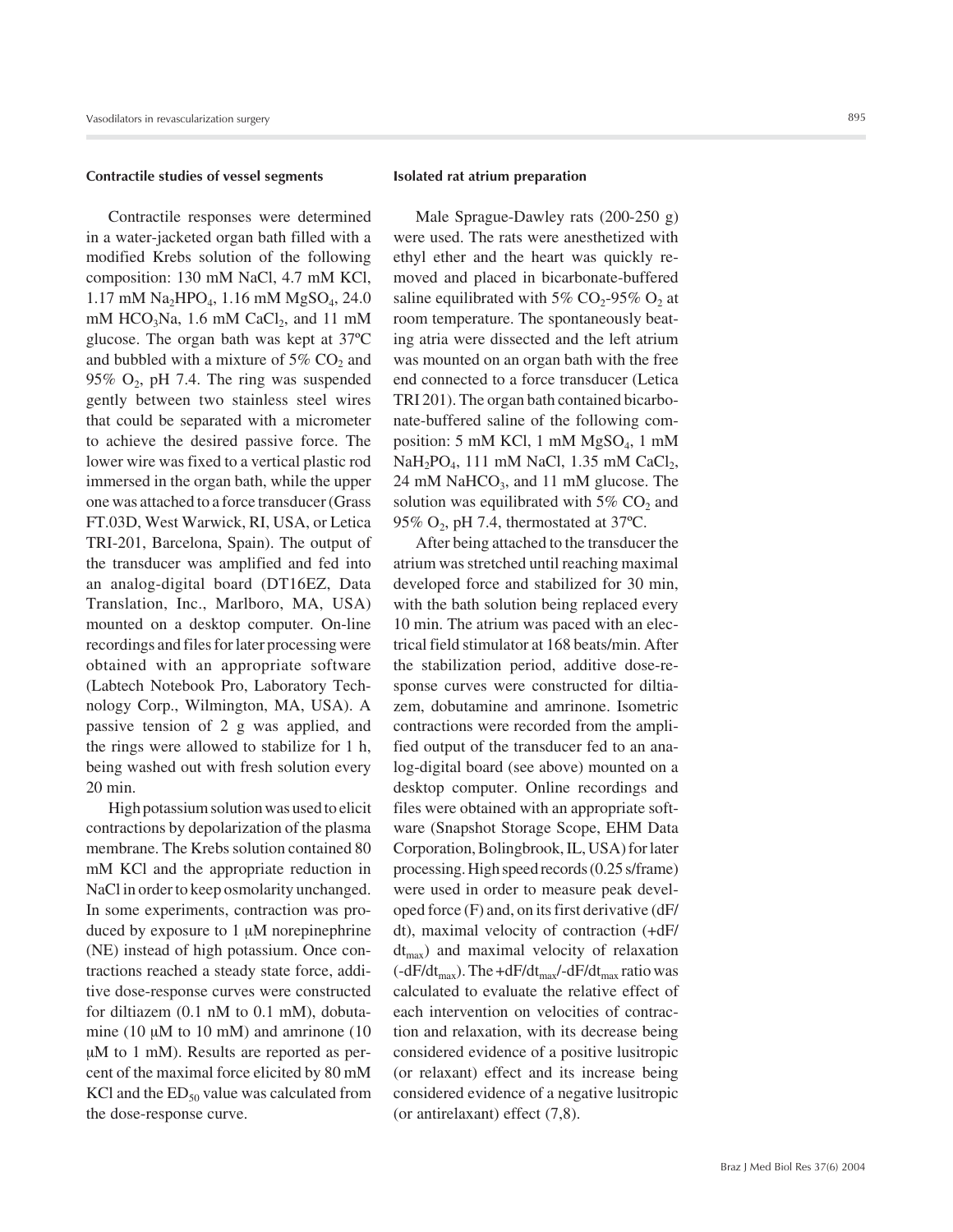#### **Statistical analysis**

Data are reported as means ± SEM. Differences between means were determined by the Student *t*-test for unpaired samples (two groups) or by analysis of variance (more



Figure 1. Effects of diltiazem (10 nM to 10 µM, at the time indicated by arrows) on isolated rat atria ( $N = 5$ ) paced at 168 beats/min. Data are reported as means  $\pm$  SEM of the percent changes from control values recorded at the times indicated. Diltiazem depressed the +dF/ dt<sub>max</sub> (A) and -dF/dt<sub>max</sub> (B), and at the concentration of 10  $\mu$ M produced a significant increase in the +dF/dt<sub>max</sub>/-dF/dt<sub>max</sub> ratio (C), indicating a negative lusitropic effect. \*P < 0.05 compared to time 0 (Student *t*-test). *Inset*, ED<sub>50</sub> to relax KCI-contracted rat aorta. +dF/  $dt_{\text{max}}$  and -dF/dt<sub>max</sub> = maximal velocities of contraction and relaxation, respectively.

than two groups), and significance was accepted when  $P < 0.05$ . The specific application of each method is indicated in the figure legends.

## **Results**

## **Atrial contractility and aortic relaxation in animal experiments**

Diltiazem (10 nM to 10  $\mu$ M, N = 5) produced a concentration-dependent depression of atrial contractility and relaxation evidenced by the decreases in  $+dF/dt_{max}$  and  $-dF/dt_{max}$  values, respectively (Figure 1A,B). At high concentrations of diltiazem a negative lusitropic effect was indicated by the significant increase in the  $+dF/dt_{max}/-dF/dt_{max}$ ratio (Figure 1C). Rat aortic rings precontracted with 80 mM KCl were relaxed by diltiazem (10 nM to 0.1 mM,  $N = 8$ ) with an  $ED_{50}$  of 0.56  $\pm$  0.26  $\mu$ M (Figure 1, inset). Myocardial contractility  $(+dF/dt_{max})$  was depressed by  $30 \pm 6\%$  at 0.1 µM.

Dobutamine (0.7  $\mu$ M to 0.14 mM, N = 9) increased  $+dF/dt_{max}$  and  $-dF/dt_{max}$  by about 30-40% and did not significantly affect the  $+dF/dt_{max}$ -dF/dt<sub>max</sub> ratio in the rat atria (Figure 2A, B and C, respectively). Rat aortic rings contracted with 80 mM KCl were relaxed by dobutamine  $(0.1 \text{ to } 0.6 \text{ mM}, N = 12)$ with an  $ED_{50}$  of  $88 \pm 7 \mu M$  (Figure 2, inset), and the  $ED_{50}$  for aortic relaxation had a maximal positive inotropic effect on the atria (Figure 2A).

Amrinone (10  $\mu$ M to 1 mM, N = 6) did not have positive inotropic effects on rat atria at 10 or 100 µM, but elicited similar percentile increases in  $+dF/dt_{\text{max}}$  and  $-dF/dt_{\text{max}}$  $dt_{\text{max}}$  at 1 mM, with no significant changes in the  $+dF/dt_{max}$  -dF/dt<sub>max</sub> ratio (Figure 3A to C). Aortic rings precontracted with 80 mM KCl were relaxed by amrinone  $(10 \mu M)$  to 1 mM,  $N = 12$ ) with an  $ED_{50}$  of 69  $\pm$  5  $\mu$ M (Figure 3, inset), a dose at which no positive inotropic effect was detected in isolated rat atria.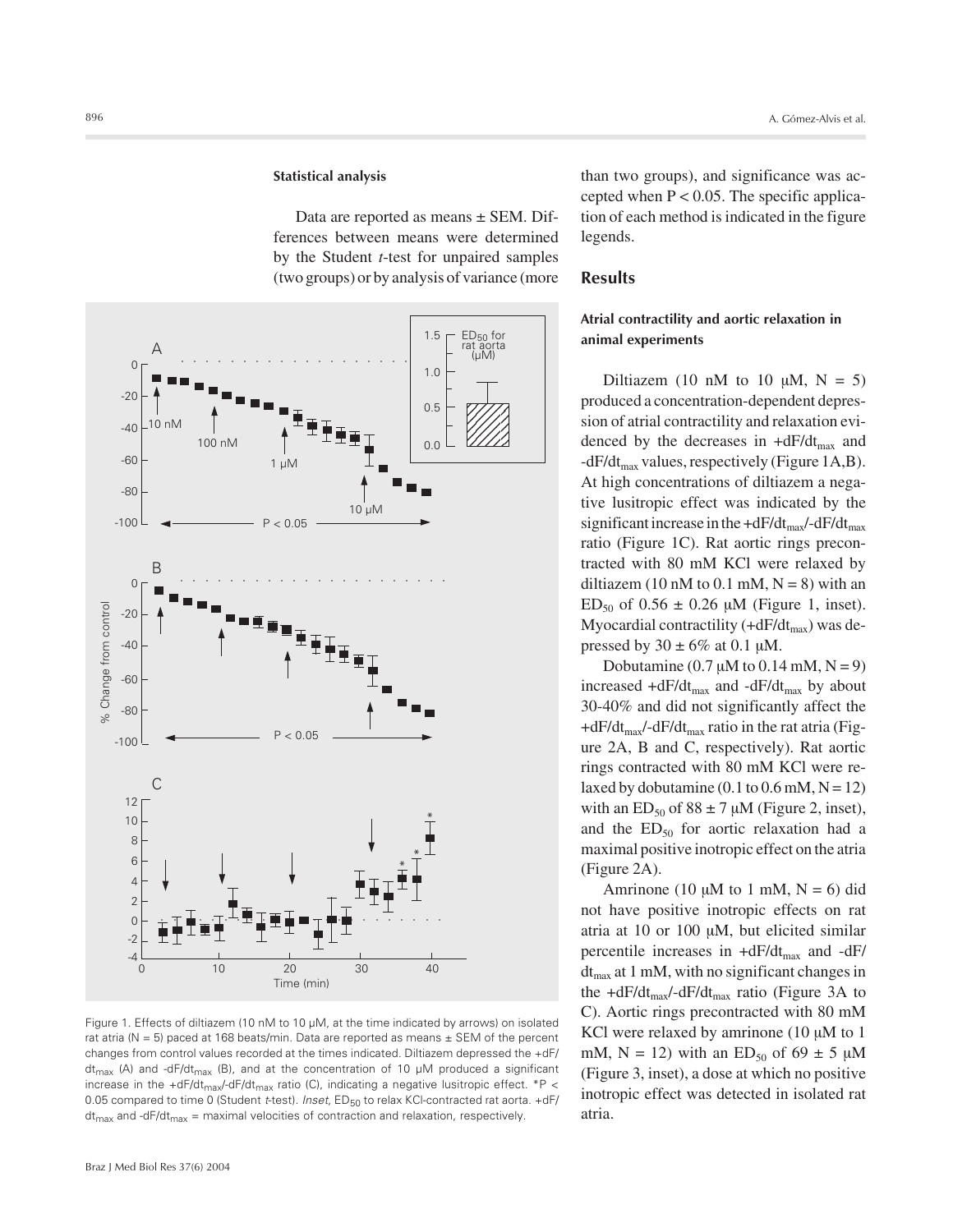#### **Relaxation in human vessels**

Amrinone had a relaxing action on both KCl- and NE-contracted vessels, as shown in Table 1. In the three vessels studied, the  $ED_{50}$  values were significantly lower for NEinduced contractions than for KCl-induced contractions. In KCl-induced contractions only, the relaxation induced by amrinone in HSV and HMA was significantly less intense than that produced in KCl-contracted rat aorta (Table 1).

The relaxant effect of diltiazem, dobutamine and amrinone on HSV and HMA rings precontracted with 80 mM KCl is shown in Figure 4. Diltiazem relaxed HSV and HMA with similar  $ED_{50}$  values (0.78  $\pm$  0.28  $\mu$ M, N  $= 10$ , and  $1.70 \pm 0.60$   $\mu$ M, N = 4, respectively). Dobutamine was more effective in relaxing the HMA than the HSV  $(ED_{50}$  of  $157 \pm 21$ , N = 5 and 390  $\pm$  91  $\mu$ M, N = 10, respectively,  $P < 0.05$ ).

## **Discussion**

Three vasodilating drugs commonly used in cardiovascular therapy were compared in terms of their ability to improve myocardial performance and to maintain the patency of the implanted grafts after graft surgery. Two of the three drugs, dobutamine and amrinone, relaxed the HSV, and HMA as well as the rat aorta and improved contractility in an isolated preparation of rat atria. Diltiazem, as expected, had a relaxant effect on human and rat vessels plus a negative inotropic action on rat atria.

A frequent situation in the postoperative period of patients receiving coronary grafts is that their blood pressure must be supported by administration of vasoconstricting agents, namely catecholamines. This therapy may aggravate the vasospasm that occurs before or after vascular anastomosis in reconstructive surgery. In addition, catecholamine tolerance results in down-regulation of beta-1 receptors (9) and long-term catecholamine therapy is often difficult to discontinue. Dobutamine is not a solution for this problem since its effects are mediated by beta adrenergic receptors; in addition, the enhancement of both stroke volume and heart rate that it produces is accompanied by an increase in myocardial oxygen consumption of about 30% (10,11). In the paced isolated rat atrium we found a significant positive inotropic effect produced by dobutamine. Dobutamine was less effective in vasodilating KCl-precontracted HSV than KCl-pre-



Figure 2. Effects of dobutamine (0.7 µM to 0.14 mM, at the time indicated by arrows) on isolated rat atria ( $N = 9$ ) paced at 168 beats/min. Data are reported as means  $\pm$  SEM of the percent changes from control values recorded at the times indicated. Dobutamine increased the  $+dF/dt_{max}$  (A) and  $-dF/dt_{max}$  (B) from the lowest concentration employed, but did not produce any significant change in the  $+dF/dt_{max}/dF/dt_{max}$  ratio (C). \*P < 0.05 compared to time 0 (Student *t*-test). *Inset*, ED<sub>50</sub> to relax KCI-contracted rat aorta. +dF/dt<sub>max</sub> and -dF/dt<sub>max</sub> = maximal velocities of contraction and relaxation, respectively.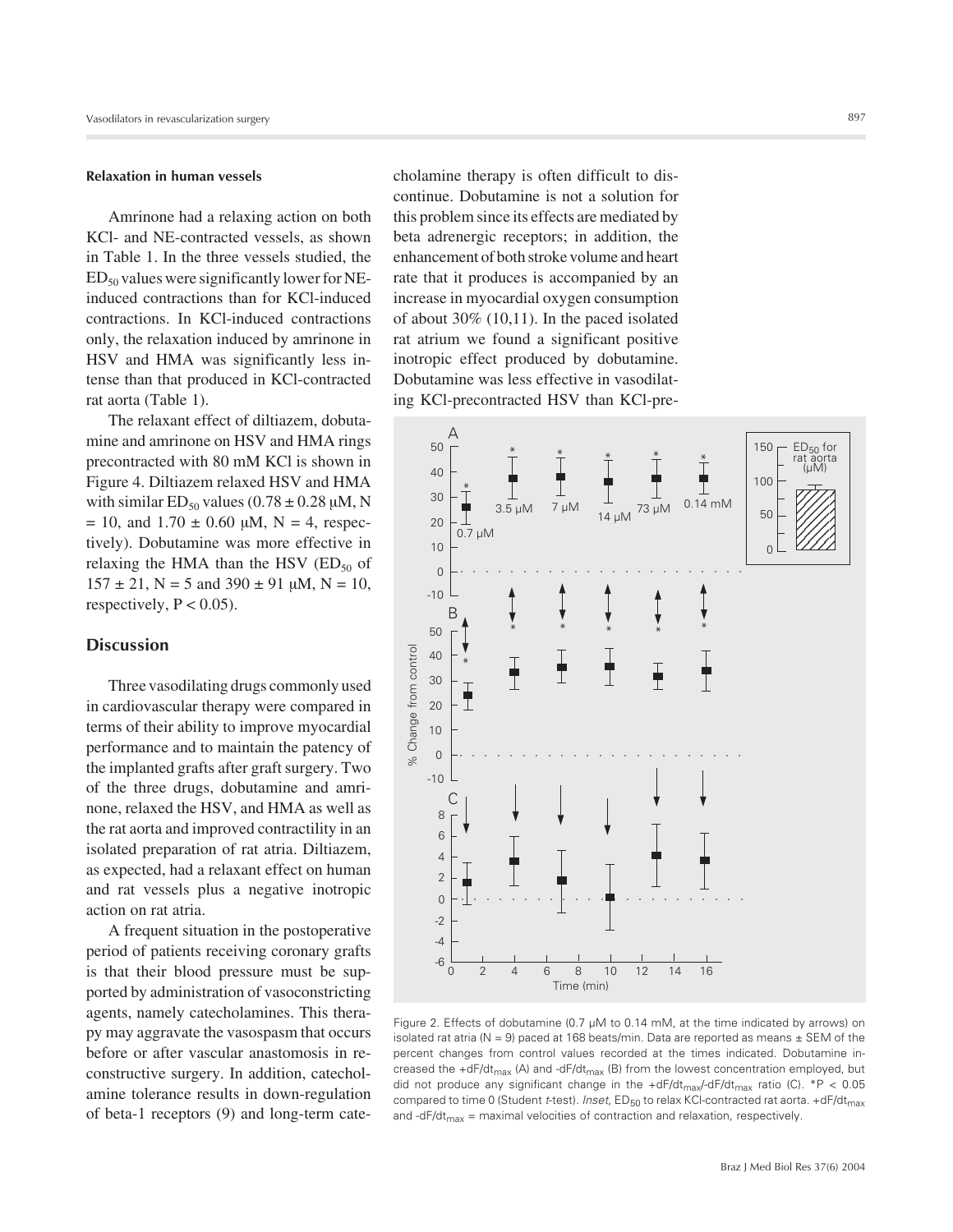

Figure 3. Effects of amrinone (10 µM to 1 mM, at the time indicated by arrows) on isolated rat atria ( $N = 6$ ) paced at 168 beats/min. Data are reported as means  $\pm$  SEM of the percent changes from control values recorded at the times indicated. At the highest concentration employed amrinone increased the +dF/dt<sub>max</sub> (A) and -dF/dt<sub>max</sub> (B), but did not produce any significant change in the +dF/dt<sub>max</sub>/-dF/dt<sub>max</sub> ratio (C). \*P < 0.05 compared to time 0 (Student *t*-test). *Inset*,  $ED_{50}$  to relax KCI-contracted rat aorta. -dF/dt<sub>max</sub> and -dF/dt<sub>max</sub> = maximal velocities of contraction and relaxation, respectively.

Table 1. Relaxant effect of amrinone on precontracted rings of rat aorta, human saphenous vein and human mammary artery.

| Constricting<br>agent |                                   |                        |                          |
|-----------------------|-----------------------------------|------------------------|--------------------------|
|                       | $ED_{50}$ for amrinone ( $\mu$ M) |                        |                          |
|                       | Rat aorta                         | Human saphenous vein   | Human mammary artery     |
| 80 mM KCI             | $69 \pm 5 (N = 12)$               | $210 \pm 27$ + (N = 6) | $197 \pm 31^{+}$ (N = 4) |
| $1 \mu M NE$          | $41 \pm 3$ * (N = 12)             | $72 \pm 31$ * (N = 7)  | $15 \pm 5^*$ (N = 4)     |

\*P < 0.05 between KCl- and norepinephrine (NE)-contracted vessels (Student *t*-test), +P < 0.05 between human vessels and rat aorta (Kruskal-Wallis ANOVA on ranks plus Dunn's test).

contracted arterial vessels, namely rat aorta and HMA. Therefore, dobutamine will potentially reduce vasospasm at lower doses in arterial grafts than in venous grafts. In our animal experiments dobutamine showed the advantage of producing a maximal increase in atrial contractility even at the lowest doses exhibiting aorta relaxing effects. Since the  $ED<sub>50</sub>$  for this effect was similar in rat aorta and in HMA it is possible that the positive inotropic effect on human tissue could be maximally achieved at these doses.

Milrinone treatment for several days has been successfully used to wean patients from catecholamine infusion (12). PDE-III inhibitors increase cardiac contractility and induce vasodilation that lowers the left and right ventricular filling pressure (13). Amrinone appears to be a more convenient choice than dobutamine because the pathway it uses to increase cAMP in myocytes is independent of beta adrenoceptor stimulation. In addition, amrinone predominantly increases stroke volume and does not affect myocardial oxygen consumption (10,11). In the conscious and anesthetized dog, amrinone increases left ventricular performance, a fact that may be related to positive inotropic and lusitropic effects (14). Our data for rat tissues show that 1 mM amrinone significantly enhanced contraction and relaxation of isolated atria while a positive lusitropic effect could not be detected through a significant decrease in the ratio values. The  $ED_{50}$  for aortic relaxation is about 70 µM. These results agree with those showing that both PDE-III inhibitors, amrinone and milrinone, induce larger vasodilatation compared to their positive inotropic effects (14). However, in the present experiments the  $ED_{50}$  of amrinone for relaxing the rat aorta contracted with high potassium was higher than that reported for rat aorta contracted with phenylephrine (about  $4 \mu M$ ) and lower than that necessary to relax rat airway smooth muscle (360 µM). The vasodilation induced by amrinone in human vessels contracted with 80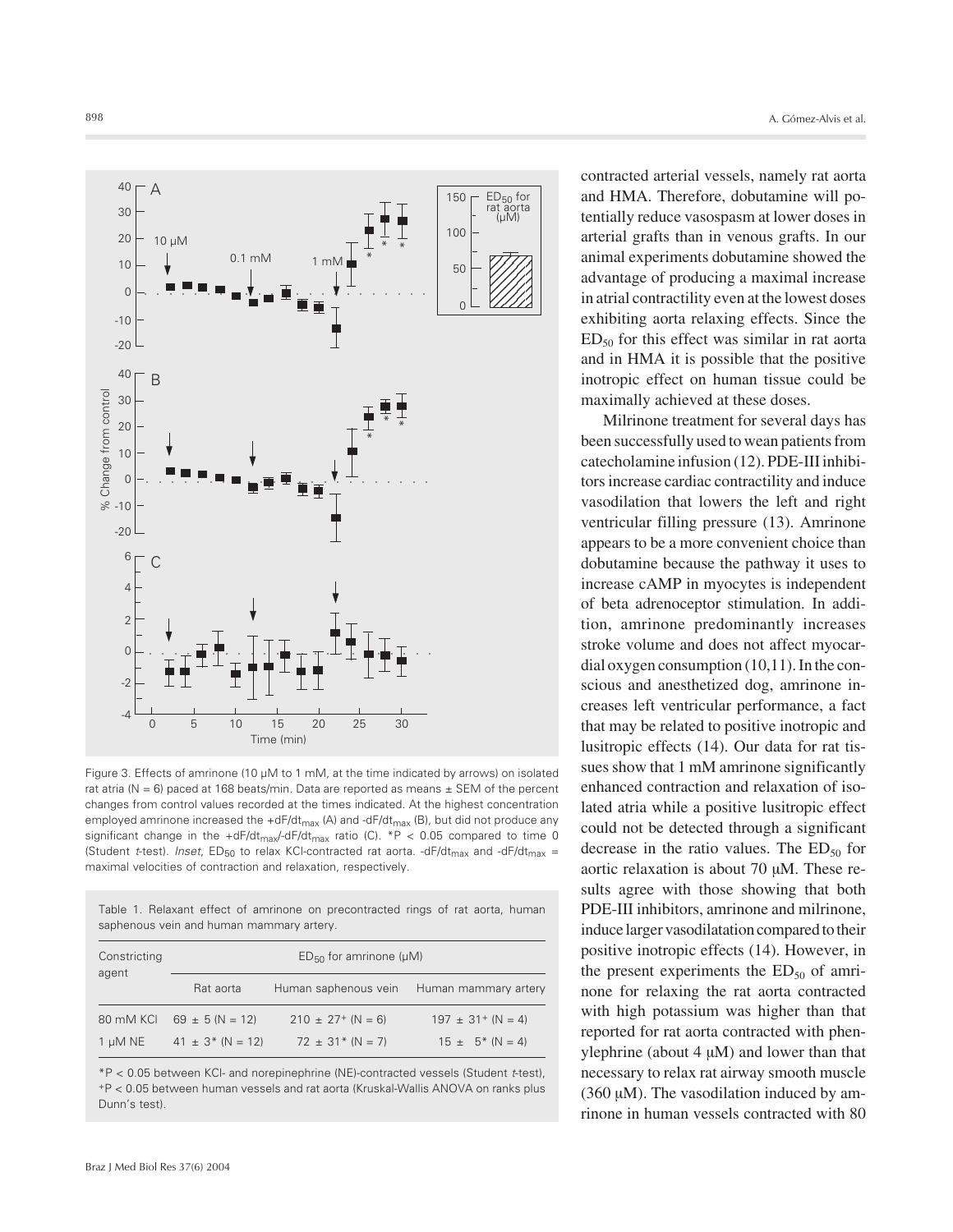mM KCl exhibited  $ED_{50}$  values of about 200 µM, being five times higher than those reported with the clinical use of 10-40 µM (15,16). However, the  $ED_{50}$  values required to relax NE-induced contractions were significantly lower than these values and close to the concentrations attained in clinical situations. Amrinone has both endothelium-dependent and endothelium-independent vasodilating effects on human vessels *in vivo* (5). We have reported that human vessel grafts exhibit endothelium-dependent relaxation in response to acetylcholine (17), but we cannot affirm that this response is quantitatively equal to that of the vessels *in situ*. Therefore, endothelial malfunction cannot be excluded as an explanation for the apparently lower sensitivity to amrinone of isolated HSV and HMA segments precontracted with high potassium compared with the sensitivity of aortic segments to this drug. In addition, most of the vessels were from patients that showed evidence of hypertension, hypercholesterolemia and/or atherosclerosis (18,19), pathologies that often involve attenuated NO-dependent vasodilator responses (5). The topical use of amrinone to treat vasospasm in microvascular surgery could be better than that of lidocaine, a potent local anesthetic, since amrinone is a better vasodilator than lidocaine in rat femoral artery contracted with epinephrine (20). Another beneficial cardiovascular effect of amrinone is that it deactivates the reninangiotensin-aldosterone system, usually stimulated in patients with heart failure (12).

Comparing the relaxant effects of all three vasodilators tested, we observed that the  $ED<sub>50</sub>$  values were always lower for rat aorta than for human vessels, except for dobutamine that relaxed with similar potency rat aorta and HMA. These results suggest species differences plus a potentially lower responsiveness to amrinone in human segments related to NO-dependent mechanisms of relaxation that may be blunted either by previous vascular pathology or by surgical



Figure 4. Effects of diltiazem (A), dobutamine (B) and amrinone (C) on human saphenous veins (open circles,  $N = 9$ , 10 and 6, respectively), human mammary arteries (closed circles,  $N = 4, 5$ and 4, respectively) and rat aortas (squares,  $N =$ 8, 12 and 12, respectively) precontracted by exposure to 80 mM KCl. Data are reported as means ± SEM of the percent changes from control values recorded at the concentrations indi $cated. HMA = human$ mammary artery, HSV = human saphenous vein, RA = rat aorta.

manipulation of segment vessels. Dobutamine and amrinone increased rat atrial contractility at doses at which they had already achieved 100% of their vasodilatory effect in rat aorta. The  $ED_{50}$  for the relaxant action of dobutamine on HMA *in vitro* seems to be closer to the  $ED_{50}$  for positive inotropic effects. Nevertheless, both dobutamine or amrinone are proven to be effective dilators of graft segment vessels contracted by high KCl depolarization of the membrane and it is possible to expect a concomitant amelioration of cardiac performance when they are used to maintain graft patency in reperfusion surgery at appropriate concentrations.

# **Acknowledgments**

The technical assistance of Mrs. Silvia Salemme is greatly appreciated.